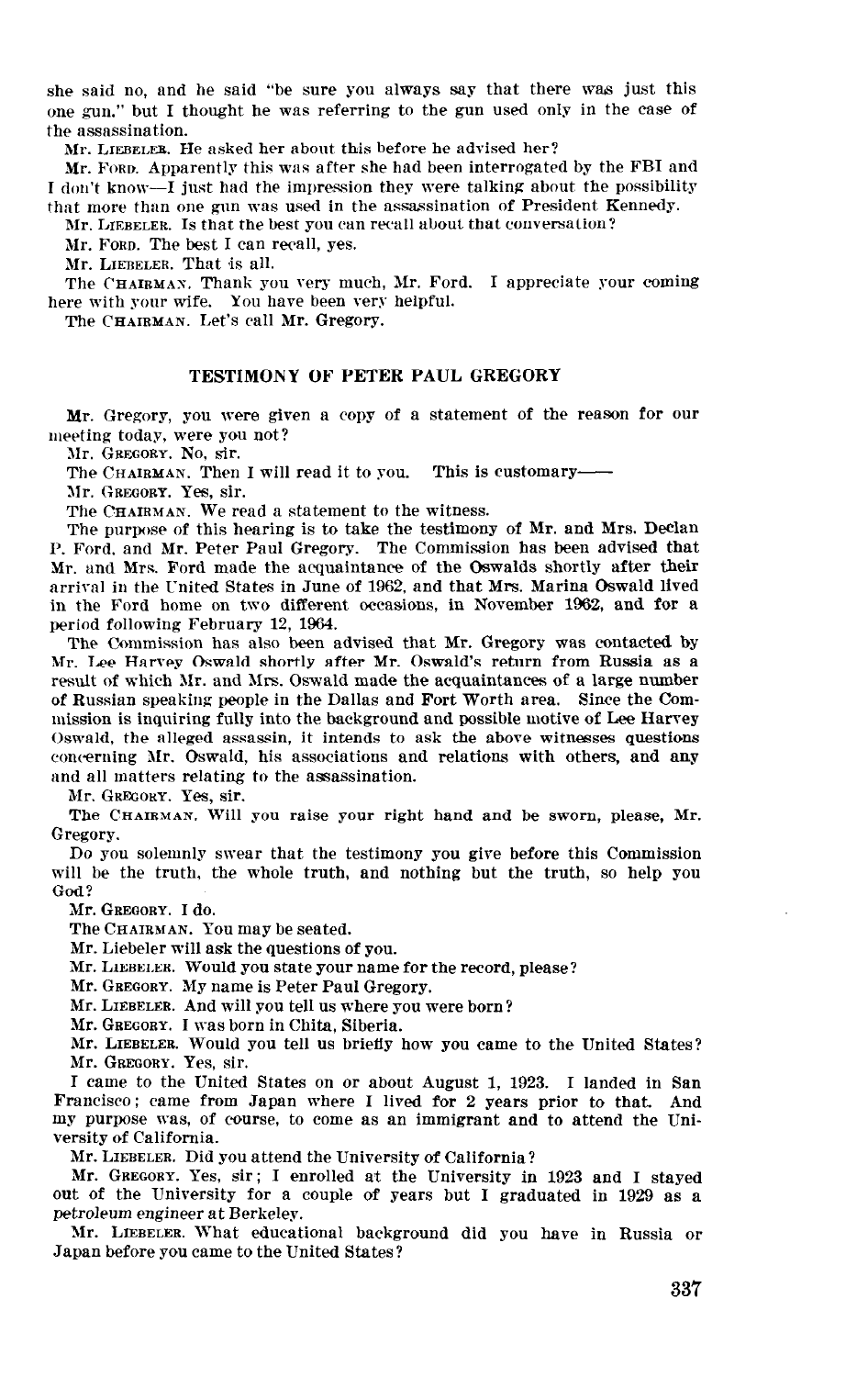Mr. GREGORY. I started my primary education in Russia, in 1912, and my education was interrupted by civil war in 1919. I finished high school or the equivalent of high school in Tokyo, Japan, where I attended the American school in Japan.

Mr. LIEBELER. Where did you learn to speak English?

Mr. GREGORY. I learned it in Japan.

Mr. LIEBELER. Were you personally involved in the civil war in Russia?

Mr. GREGORY. Not personally, no. I was too young; I was only 16, 17 at the time.

Mr. LIERELEB. Were any of your relatives involved in that?

Mr. GREGORY. My older brother was an officer in the White Russian Army. Mr. LIEBELEB. Do you presently reside in Fort Worth?

Mr. GREGORY. Yes, sir. I have been residing in Fort Worth for the past 20 years, and prior to that in the oilfields in the western part of Texas for 15 years, and prior to that I resided in California from 1923 to 1929.

Mr. LIEBELER. You are presently self-employed in Fort Worth, is that correct? Mr. GREGOBY. I am presently chairman of the Yates Pool Engineering Com-

mittee which is a group of engineers supervising activities in the Yates oilfield in Pecos County, Tex., and I am also a consulting petroleum engineer.

Mr. LIEBELEB. And you are fluent in the Russian language, are you?

Mr. GREGORY. I am, I think.

Mr. LIEBELEK In fact, you teach Russian at the Fort Worth Public Library, is that correct?

Mr. GREGORY. Yes, I do; as a civic enterprise. I teach Russian once a week from 16 to 20 weeks a year.

Mr. LIEBELER. Approximately how long have you been doing that, sir?

Mr. GREGORY. For about 3 or 4 years.

Mr. LIEBELEB. Would you tell us about your lirst contact with Lee Harvey Oswald?

Mr. GREGORY. Yes. sir.

It was in the middle of June 1962. On that particular morning, I was in the office, my telephone rang, and the voice on the other end told me that my name was given to him by the Fort Worth Public Library. He knew I was teaching Russian at the library, that he was looking for a job as a translator or interpreter in the Russian and English languages, and that he would like or interpreter in the Russian and English languages, and that he would like for me to give him a letter testifying to that effect.

He spoke to me in English, so I suggested to him, not knowing who that was, that he might drop by my office and I would be glad to give him a test. He did. He came by the office, about 11 o'clock that morning, and I gave him a  $\frac{1}{2}$  show the called  $\frac{1}{2}$  is the opening and asking the random and asking him to read as  $\frac{1}{2}$  and  $\frac{1}{2}$  and  $\frac{1}{2}$  and  $\frac{1}{2}$  and  $\frac{1}{2}$  and  $\frac{1}{2}$  and  $\frac{1}{2}$  and  $\frac{1}{2}$  and  $\frac{1}{2}$  short test by simply opening a book He did it very well. So I gave him a letter addressed to whom it may con-

ce that it very well. So I gave him a fetter addressed to whom it may co mr. Linear in my opinion at was capable of being an interpreter of a translatories

Lee Harvey Oswald  $\frac{d\mathbf{r}}{dt}$ .  $\frac{d\mathbf{r}}{dt}$  is the individual was Lee Harvey Oswald.

 $M<sub>1</sub>$ ,  $M<sub>2</sub>$ ,  $M<sub>3</sub>$ ,  $M<sub>4</sub>$ ,  $M<sub>5</sub>$ ,  $M<sub>1</sub>$ ,  $M<sub>2</sub>$ ,  $M<sub>3</sub>$ ,  $M<sub>4</sub>$ ,  $M<sub>5</sub>$ ,  $M<sub>6</sub>$ ,  $M<sub>7</sub>$ ,  $M<sub>8</sub>$ ,  $M<sub>9</sub>$ ,  $M<sub>1</sub>$ ,  $M<sub>1</sub>$ ,  $M<sub>2</sub>$ ,  $M<sub>2</sub>$ ,  $M$ 

After that, I asked him -- I noticed that he spoke with what I thought to be a Polish accent, so I asked him if he were of Polish origin, and he stated that he was not, that he was raised in Fort Worth, Tex., but that he learned Russian in the Soviet Union where he lived for  $2\frac{1}{2}$  or 3 years.

He also told me that he married a Russian girl, and that he brought his wife with him, and that they also had a baby. I told him that I knew of no openings at the time-I didn't know of any-for services of a translator or interpreter, but that if he would leave his address I would be glad to get in touch with him if and when I learned of any such openings.

He gave me his address. He lived with his brother at that time at the western edge of Fort Worth.

Mr. LIEBELER. Did you ever send him any work as a translator or interpreter? Mr. GREGORY. No. sir.

Mr. LIEBELER. Did you and Mr. Oswald have lunch together that day.

Mr. GREGORY. Yes, sir. It was about noontime when I gave him that test, so I invited him to lunch, and during the lunch being naturally curious about the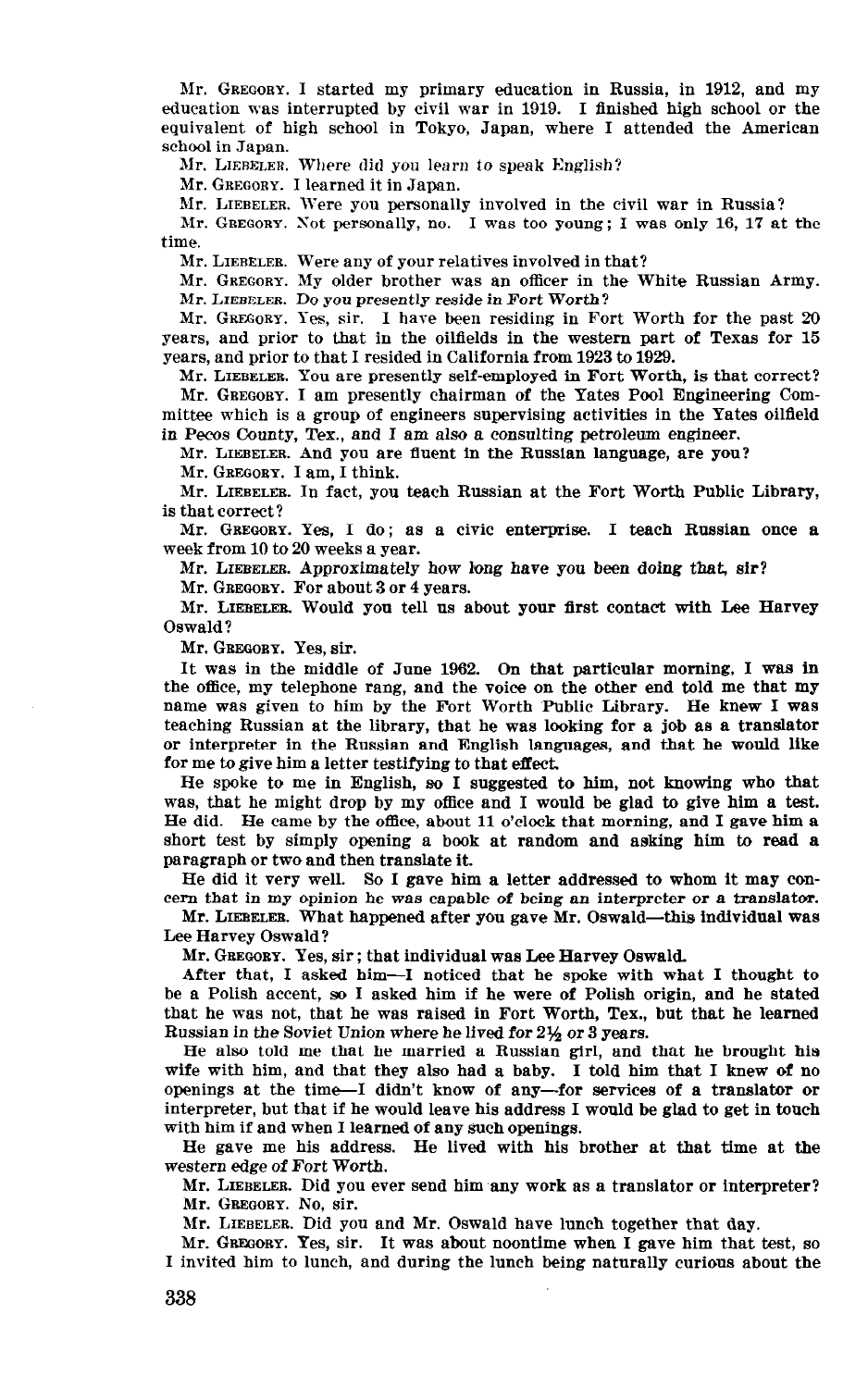present day life in the Soviet Union, I was asking him questions, asked how people lived there, and so forth.

He told me that he was employed in a factory in Minsk as a sheetmetal worker. He told me a little bit about the working conditions and living conditions in that country.

Mr. LIEBEIER. Did he tell you how he was paid as a worker?

Mr. GREGORT. Yes: I think I asked him what he was paid and my recollection is that he told me he was getting about SO rubles a month. I may be wrong about that but that is my recollection.

Mr. LIEBELER. Did he compare his salary with the salary of other workers in Russia?

Mr. GREGORY. Other workers in the Soviet Union?

Mr. LIERELER. Yes.

Mr. GREGORY. Ko, he did not. By way of comparison. I was curious as to what the purchasing power of his earnings would be, I asked him what 80 rubles would buy, and I think he mentioned, as I say, a pair of shoes cost around 15 rubles.

Mr. LIEBELER. Did he indicate to you that he had any source of income other than his job at the factory?

Mr. GREGORY. No, sir; he did not.

Mr. LIEBELER. Did he tell you anything about why he went to Russia?

Mr. GREGORY. The only statement he made that I remember, he said, "I went to the Soviet Union on my own," but I did not feel like prying into his affairs. I did not press the question.

Mr. LIEBELER. Did you notice anything about the way he was dressed or anything else about him that would seem strange to you?

Mr. GREGORY. Yes; it was a very hot morning. You know in Texas in the middle of June, it is generally hot. I remember that he wore a flannel, woolen coat. suit, and atrocious looking shoes that were made in Russia.

I know he was very uncomfortable because he was too warmly dressed for that time of the year.

Mr. LIERELER. Bid Mr. Oswald tell you anything else at that time about conditions in the Soviet Union or his attempt to come back to the United States or bringing his wife back that you can recall?

Mr. GREGORY. I don't recall of anything outstanding that he told me. But I think he did tell me that they, he and his wife, left Moscow by train, and they went the unit through East Germany, the distribution of the distribution was also believe that their designation was went through basic definant to befinite following the ship to New York.

 $M_{\rm E}$  about a simple the express and different and  $M_{\rm E}$  and  $N_{\rm E}$  might had in returning to the United States in returning to the United States. have had in returning to the United States?<br>Mr. GREGORY. No. sir; not to my recollection.

hIr. GREGORT. NO, SIT, not to my reconcertion.

leave the Soviet Union with the Soviet Union with the Soviet Union of the Union or the Union of the Union of the Union of the Union of the Union of the Union of the Union of the Union of the Union of the Union of the Union leave the Soviet Union with him or didn't you think about that?

Mr. GREGORY. I thought at the time it was more than extraordinary.<br>Mr. LIEBELER. Why do you say that?

 $\text{M1}$ . GREGORT. Because simply from reading accounts of the different of the differences ex-

period by so many americans who many accounts of the dimenties experienced by so many Americans who married Russian girls in the Soviet Union, and all the difficulties they had to secure permits from the Soviet Government for an exit visa for their wives. r an exit visa for their wives.

Mr. LIEBELER. DIG you e

Mr. GREGORY. I did not.

Mr. LIEBELER. When was the next time you saw him!

Mr. GREGORY. The next time was a few days later, and the occasion was this, to the best of my recollection. My youngest son Paul, who at the time was a junior at the University of Oklahoma, Paul majoring in economics and also studying the Russian and the German languages, Paul expressed a wish to meet Marina Oswald simply because she was fresh from the country, Russia; that presumably her language was pure Russian language as compared to mine which became, shall we say, affected by my 40 years living in the United States, is not pure Russian any more probably, in fact, he thought that maybe he So, I arranged: I called Lee Oswald at his brother's residence, and asked if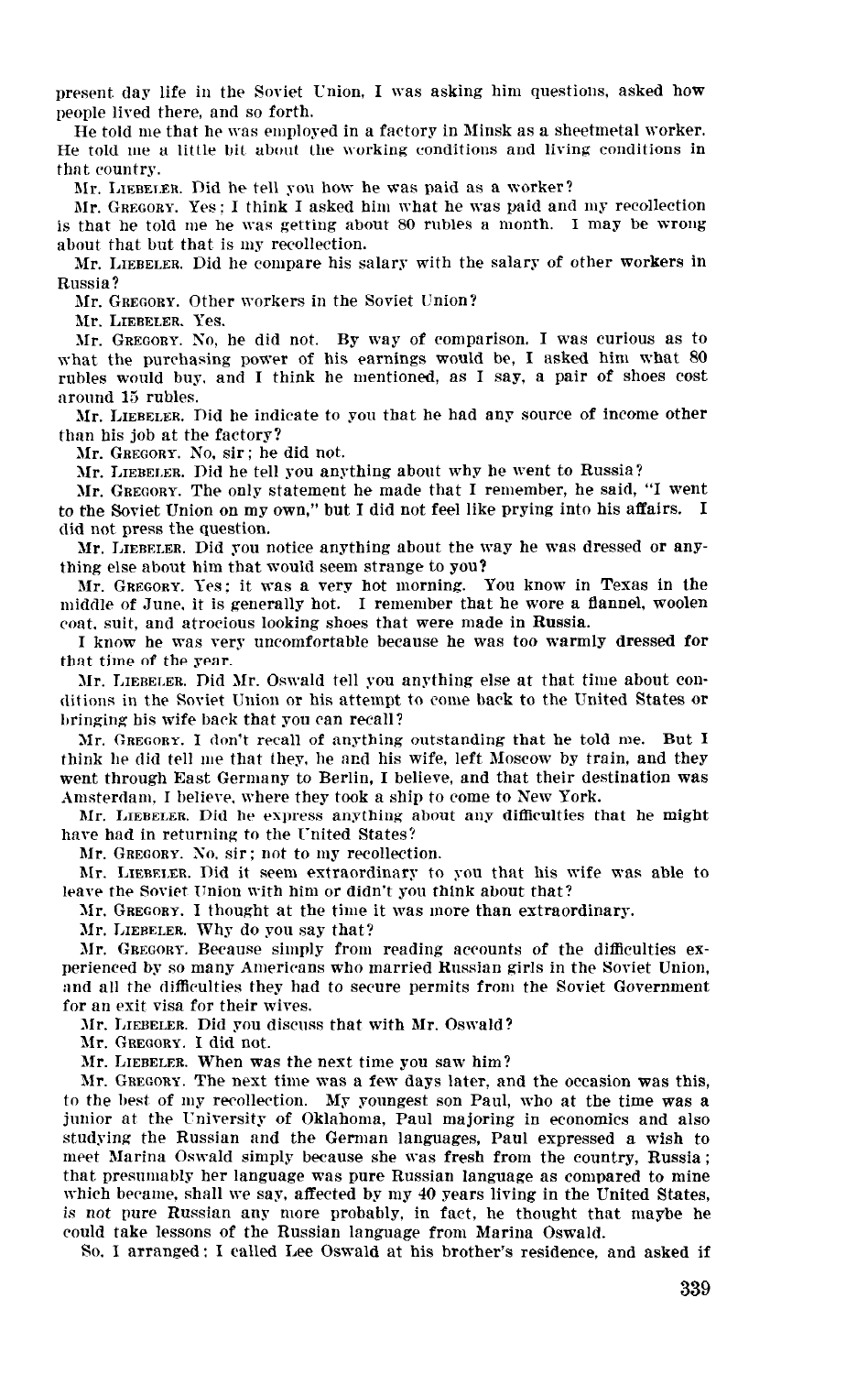it would be, if they would be, at home, that my son and I would come out to risit them, and we did. I don't remember the date but it must have been within possibly within 10 days, the first 10 days after his initial contact with me at the office.

Mr. LIEBELER. Let us try to set the date of your initial contact. I have here a copy, not a confirmed copy, but just a typewritten copy of a letter entitled "To Whom it May Concern." I show it to you and ask you if that is the letter to the best of your recollection that you gave to Mr. Oswald?

Mr. GREGORY. I think that is a copy of the letter I gave. That was on June 19, 1062.

Mr. LIEBELER. I ask that it be admitted in evidence and marked as the next exhibit.

The CHAIRMAN. It may be marked.

It will be marked as Exhibit 384.

Very well, it is admitted as Exhibit 384.

(The letter referred to was marked Commission Exhibit No. 384 for identification and received in evidence.)

Mr. GREGORY. I would hazard a guess that the second contact with Lee Oswald that I just referred to was made, say, around the 25th, toward the end of June 1962.

Mr. LIEBELER. And you went to see him at his brother's house?

Mr. GREGORY. At his brother Robert's, Robert Oswald's house. Paul and I spent there perhaps an hour, speaking Russian with Marina, and mostly with Marina. They showed some pictures, snapshots of their friends, of themselves, taken in Minsk. We talked about the living conditions, just in a very general way.

Mr. LIEBELER. Did you discuss politics with Mr. Oswald?

Mr. GREGORY. No, sir; we did not.

Mr. LIEBELER. Did you discuss politics with him at any time?

Mr. GREQORY. Not with Lee Oswald, no.

Mr. LIEBELER. Did you get the impression from just talking to the Oswalds at this time that Oswald was treated pretty much as other Russians were in Russia or did you think he had a special situation there in any way?

Mr. GREGORY. My personal impression was that he was treated there as the rest of the Russians.

Mr. LIEBELER. Did your son subsequently have additional contacts with the Oswalds?

Mr. GREGORY. Yes. He and I made arrangements for Marina Oswald to give him lessons, conversational lessons, I believe it was twice a week, and Paul paid her for these lessons. I don't remember the exact amount, whether it came under the minimum or not, it was around a dollar and a half an hour. And he took those lessons after he made a visit to his aunt in San Francisco ing it took those resours after he made a visit to his dum in our Francisco from any of room. Bo, I would say that he took ressons from marina Osward, is from approximately August 1 to September 15 when he went back to the university of Oklahoma.  $\mathbf y$  of  $\mathbf y$  remembers.

mi. Dieperew. Do  $\mathbf u$  with the  $\mathbf v$  best of my knowledge his last contact with the  $\mathbf v$  with the  $\mathbf v$ 

mr. GREGORY. TO the Dest  $\mathcal{L}$  Liebels ving Day of 1902.

mi. Litebeach, Diu your son ten you whether he has concerning politics and economics and things like that?

Mr. GREGORY. He mentioned once, I believe, that there were political discussions.  $\mu$ B.  $\mu$ 

Mr. LIEBELER. What did he tell you about that?

Mr. GREGORY. He told me that he thought Lee Oswald was pretty silly in his views.

The CHAIRMAN. Pretty silly?

Mr. GREGORY. Silly.

The CHAIRMAN. Silly.

Mr. LIEBELER. Did he express any other-

 $Mr. GREGORY. He also mentioned that he saw some book on Marxism, whether$ it was Das Kapital or some other book I don't recall now, but he saw a book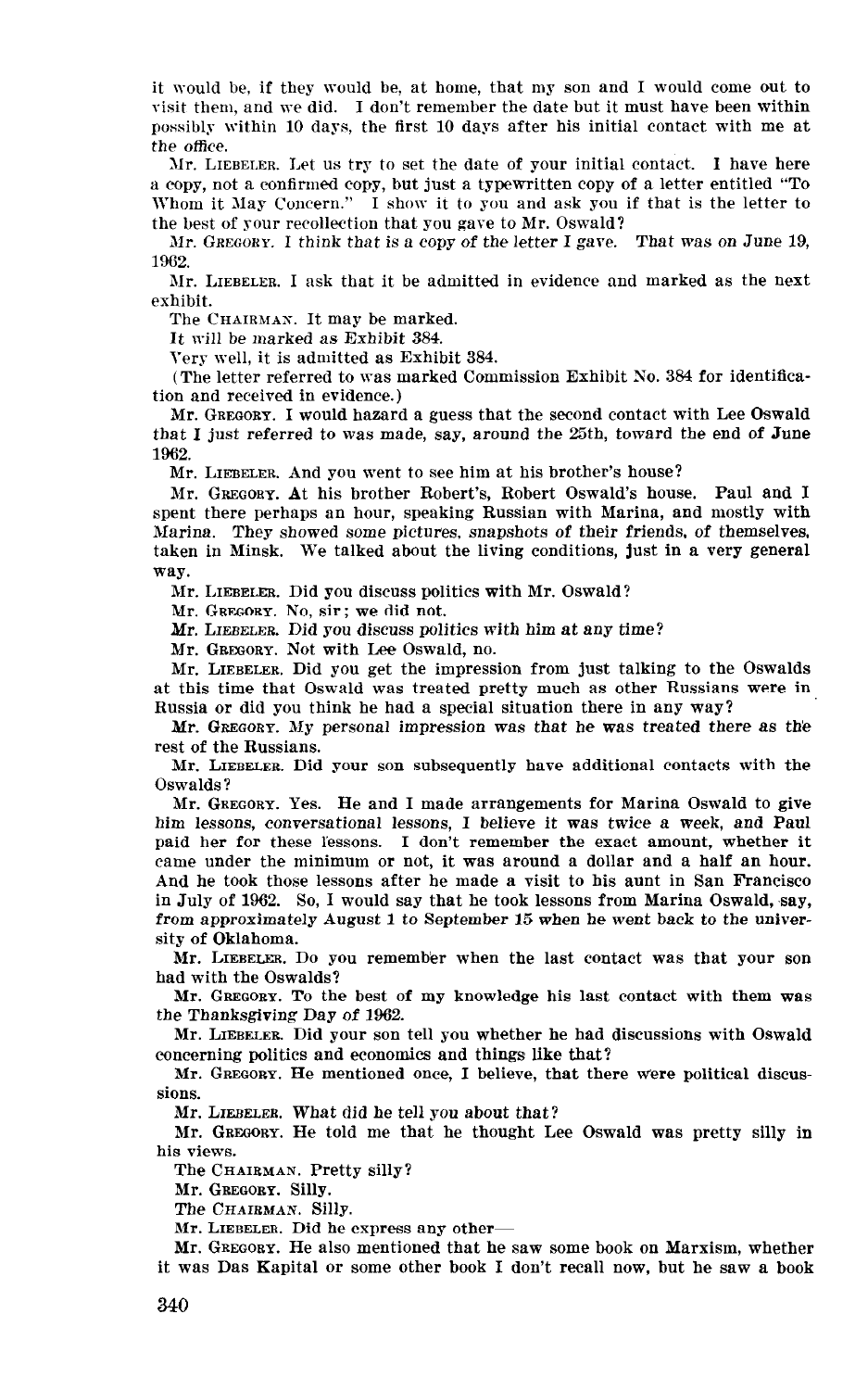on Marxism in Lee's residence when they lived on Mercedes Street in Fort Worth.

Mr. LIEBEI.ER. Did he say in words or substance that he thought that Oswald was a half-baked Communist?

Mr. GREQORY. I think that is the expression he used, yes.

Mr. LIEBELER. Now, did there-did you ever go to Oswald's own apartment? Mr. GREGORY. Yes, I went there once to take Paul to his lesson. I, in other words I visited in their so-called living room once, when they lived on Mercedes Street.

Mr. LIERELER. In Fort Worth?

Xr. GREGORY. In Fort Worth, yes, sir.

Mr. LIEBELER. Would you tell us what the conditions in their home were like? Xr. GREGORY. It was practically a bare room. There was no furniture to speak of. There was the bare necessities; there was no playpen or crib for the baby. The baby was playing in the middle of the floor in the living room, as I remember. It was an extremely primitively furnished room. and the rest of the house was the same way.

Mr. LIERELER. Did you hare any impression as to whether the Oswald baby was being adequately cared for?

Mr. GRI "ORY. No; that I don't know. I do know this, that Oswald showed outward signs of love toward the baby. He would pucker his lips and this and that.

Mr. LIERELER. Indicating that he had affection for the child?

Mr. GREGORY. For the child.

Mr. LIEBELER. At that visit did you have any discussion with Oswald about living conditions or anything else in Russia?

Mr. GREGORY. So, sir; I simply took Paul in for that lesson, and I left before the lesson began.

Mr. LIEBELER. Now, did there come a time when you held a dinner party to which you invited Mr. Oswald?

Mr. GREGORY. Yes. Well, really, it was not a dinner party. It was a small dinner. I mentioned the fact that Marina Oswald went to school in Leningrad, formerly St. Petersburg prior to the revolution, and a friend of mine, George Bouhe of Dallas, who is an accountant, was born and raised in St. Petersburg. He indicated to me that he would like to meet Marina Oswald and his fellow townswoman and townsman, so I discussed it with my wife, and she thought she will invite Marina Oswald and Lee Oswald and Mr. Bouhe, and a friend of Mr. Bouhe, Mrs. Meller of Dallas, to their dinner. I am sure Paul was at  $\frac{1}{2}$  at the sound, state state  $\frac{1}{2}$  at  $\frac{1}{2}$  and  $\frac{1}{2}$  and  $\frac{1}{2}$  and  $\frac{1}{2}$  and  $\frac{1}{2}$  and  $\frac{1}{2}$  and  $\frac{1}{2}$ son. son.<br>Mr. LIEBELER. Will you tell us when the dinner was held?

Mr. GREGORY. Yes; it was before Paul went back to school so I assume it was in the energies of the september of September, may be in August. me early party of september, may be to was face.

Mr. LIEBELER. Mr. Bouhe is a native born Russian?

Mr. GREGORY. Yes: he was born in St. Petersburg.

Mr. LIEBELER. What about Mrs. Meller?

Mr. GREGORY. I assume Mrs. Meller was born in Ukrania.

Mr. LIEBELER. During this dinner party was there any discussion between Mrs. Meller and Mr. Bouhe with the Oswalds concerning their background, experiences in Russia?  $\mu$ er dences in  $\mu$ ussiation, as I recall it, centered mostly on St. Peters-

 $\mu$ r. Gregori. The conversation, as I recall it, centered mostly on St. Peters burg. Bouhe brought with him his albums of St. Petersburg, and he was asking her and they were both looking at the pictures, and is such and such statue on the main street of St. Petersburg, and so on and so forth. I think that was the gist of the conversation.

They also discussed the present day life in the Soviet Union. I do recall, the conversation was mostly with Marina, and she did not speak any English at that time, so all of that conversation was in the Russian language, which my wife does not understand at all.

I remembered that Lee Oswald hazarded, he would interject into the conversation, and he was a little bit critical of the attitude of the Soviet Government toward its own people, and here is what I am trying to say; he said they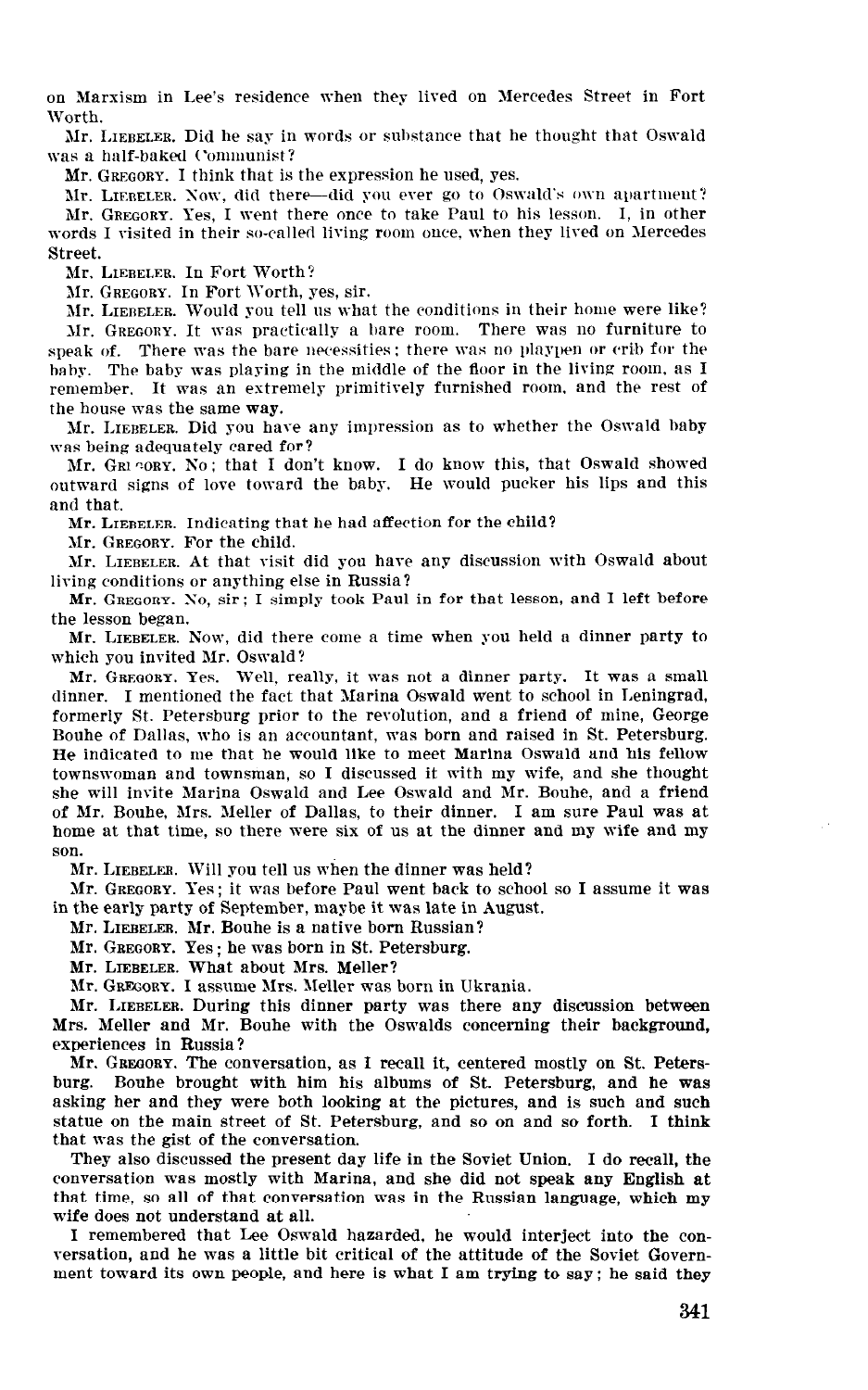make the best shoes in Minsk for export, and the people get the-and I think he indicated his own shoes, which he still wore at that time. Then just very, very slight criticism, not politically, but sort of in the sense of economics that the people were not getting the best products, they were all for export.

Mr. LIEBELER. Now, at that time was there any indication that Oswald was better treated than other people in the Soviet Union or did you maintain the impression throughout your acquaintance with Oswald that he was treated similarly to other Russians?

Mr. GREQORY. That was my impression, that he was treated the same as other Russians.

Mr. LIEBELEB. Did you detect any friction between Marina Oswald and Lee Oswald at this dinner?

Mr. GREGORY. No, sir.

Mr. LIEBELEB. Was there any indication at that time that Lee Oswald had beaten his wife in any way?

Mr. GREGORY. Not at that time; no, sir.

Mr. LIEBELER. Did you ever see any indication that Marina Oswald had been beaten?

Mr. GREGORY. No, sir; I haven't seen it personally. I have heard reports from my friends that he did mistreat her physically, and that he had blackened her eyes, and once even extinguished a cigarette on her shoulder, something like that.

Mr. LIEBELER. Who told you that?

Mr. GREGORY. To the best of my recollection it was either-I think it was Bouhe or it could have been Mrs. Meller, but I believe it was Bouhe.

Mr. LIEBELER. That was at a time subsequent to this dinner party?

Mr. GREOOBY. Yes, sir; subsequent. It was after the assassination of the President.

Mr. LIEBELEB. That Bouhe told you?

Mr. GREGORY. Yes.

Mr. LIEBELEE. Did Oswald at all discuss the reason why he went to Russia? Mr. GREGORY. No; he just told me, you know once, the very first time I met him that he went there on his own.

Mr. LIEBELER. Did he indicate any desire to return to Russia?

Mr. GREGORY. I learned subsequently that he did but he never indicated it to me.

Mr. LIEBELER. Do you know whether Oswald maintained contacts with people that he had associated with in Russia?

Mr. GREGORY. Kone to my knowledge.

Mr. LIEBELEB. You don't know that he wrote them letters?

Mr. GREGORY. No, sir. Excuse me, sir, when you asked me about his relations with Marina Oswald, I don't know whether this is of any importance or not, but during my first visit at their apartment on Mercedes Street in Fort Worth,  $\frac{1}{\sqrt{2}}$ she lecolul third a learn matrixing a progressive because it was no much as possible values she learn English as quickly as possible because it would be so much easier for her to get along in this country, and he replied that he would prefer that she did not learn English at all or else he would lose his fluency in the Russian language. So it showed to me that he didn't particularly care about he didn't particularly care about her. In the care o

 $\sim$   $\mu$  and  $\sum_{i=1}^n$ 

Mr. Hisselem. Did you say any thing to find in response to that.

Mr. GREGORY. No, sir; I was frankly very much disgusted with that sort of attitude.  $\mathcal{L}$  . Did oswald ever come to  $\mathcal{L}$ 

 $M<sub>II</sub>$ . Exemploys  $M<sub>II</sub>$  cannot once or twice  $M<sub>II</sub>$  was interesting more.

Mr. GREGORY. Yes, he came to my office once or twice more. Once I was in the office when he came, and at that time, apparently he was downtown, my office is downtown in Fort Worth, he brought with him some typewritten sheets which he told me he was writing his memoirs of his life in the Soviet Union. I remember seeing, I did not read the manuscripts at all, but I saw some

I remember seeing, I did not read the mainteeripts at a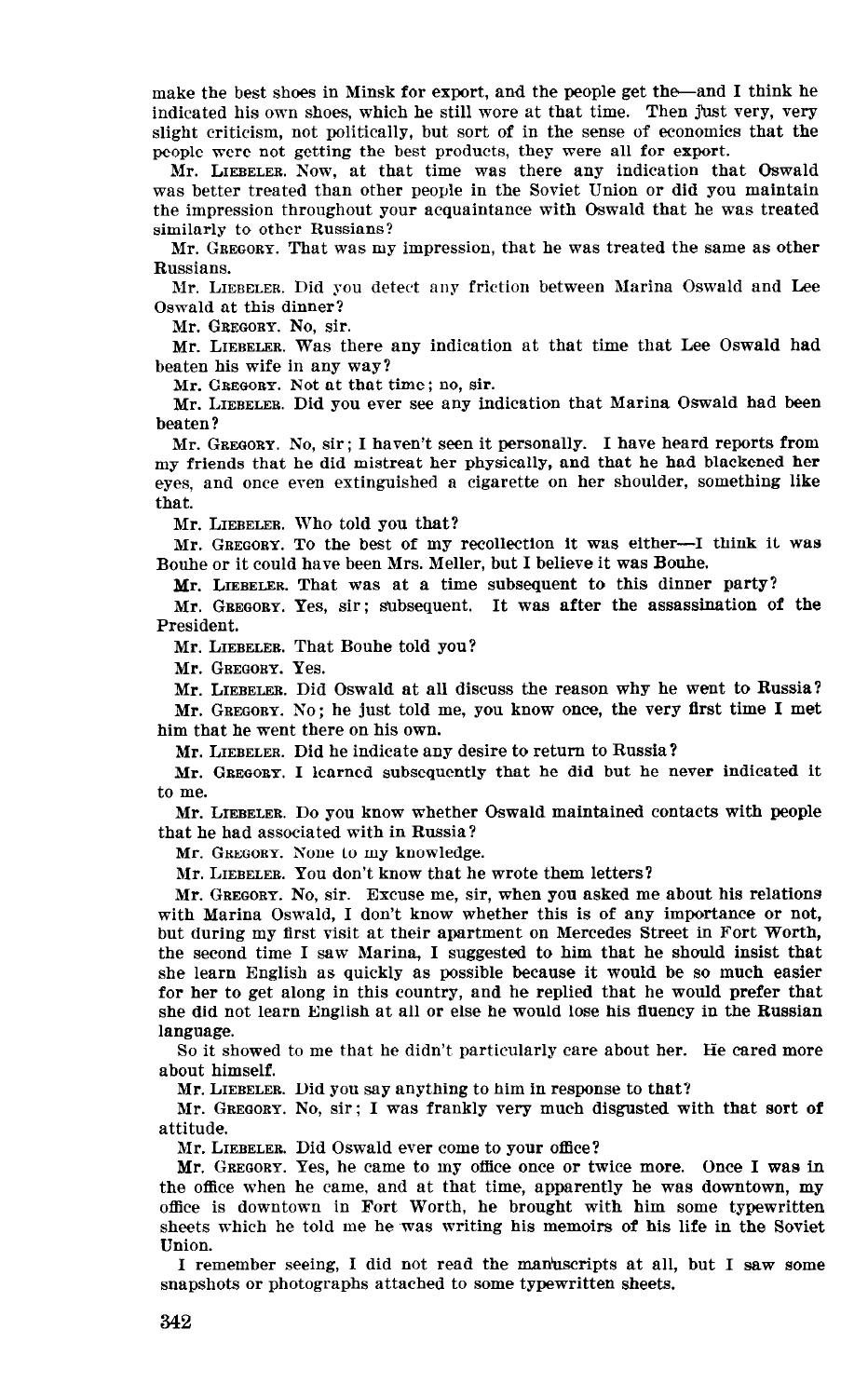Mr. LIEBELER. During this time that you-did you have any other contacts with Oswald?

Mr. GREGORY. Well, he came to the office once more but I was not in the office, my secretary told me that he came by.

Mr. LIEBELER. Do you remember what he came to your office for? Did he indicate any particular reason for coming there?

Xr. GREGORY. I don't recall. I don't know why he came back. Frankly, I don't remember. Here is something else that-one of the newspaper reporters came to the office and asked me if I would deliver a letter to Oswald, a reporter who tried several times to contact Oswald and get the story of his life or something like that, and they simply refused to see him. Why he choose me, I don't know. How he learned that Oswald came to my office, I don't know. Rut this man came and asked me to deliver this letter to Oswald the next time he came to the office, and I remember now that he did come once or twice more because 1 handed him that letter, and Oswald took it and put it in his pocket.

Representative FORD. When were these visits, the second and third visits to your office?

Mr. GREGORY. I would say that was probably during the month of July 1962. Representative FORD. 1962.

Mr. LIEBETLEX. Did Oswald ever ask you to help him work on a book?

Mr. GREGORY. No, sir.

Mr. LIEBELER. That he was working on?

Mr. GREOORY. No, sir.

Mr. LIEBELER. Other than these contacts we have discussed, did you have any other contacts with Oswald ever?

Mr. GREQORY. Well, I was at home when my son Paul answered a telephone call from Lee Oswald and he asked if Paul would come to get them, I guess they were at his brother's, they were going to Dallas, they moved to Dallas by then, so it must have been in October or maybe it was-

Mr. LIEBELER. Was it Thanksgiving?

Mr. GREGORY. It could have been Thanksgiving. It was Thanksgiving. It was Thanksgiving Day. Paul went to Oswald, Robert Oswald, and brought Marina and Lee Oswald and the baby to the house. He fixed some sandwiches for them and he took them to the bus station and they went to Dallas where they had already established residence. That was the last time I saw Lee Oswald and Marina Oswald until after the assassination of the President.

Mr. LIEBELER. On the basis of your contacts with Lee Oswald during this period of time, did you form any judgment of him?

Mr. GREGOKY. Yes, sir: I think I did. He impressed me as a man that, first, he carried some sort of a chip on his shoulder. I also had the impression that, probably unfounded on my part, I don't know, I just formed that impression, that he, Lee Oswald, felt that he did not get proper recognition from the people, share in, inc. Oswani, fere that he and not get proper recognition. Irom the people  $\sum_{i=1}^{\infty}$  for the thermal states, induce the man the soviet ender  $\sum_{i=1}^{\infty}$ other words, I felt like he thought that he was a better man than the other people thought he was.

Mr. LIEBELER. Did you have the feeling that he desired to achieve recognition? Mr. Himselem. That you have the recting that he desired  $M_{\rm H}$ . GREGORI. THET is my district impression of  $\lim_{\epsilon \to 0}$ .

Mr. LIEBELER. Did you have any opinion as to whether he was ever able to command this recognition and respect that he was seeking?

Mr. GREGORY. I don't think so.

Mr. LIEBELER. Did you think he was an intelligent person?

Mr. GREGORY. Fairly.

Mr. LIEBELER. Do you think he was capable of performing an act such as an assassination of a President?

Mr. GREGORY. Definitely.

Mr. LIEBELER. What do you base that opinion on?

Mr. GREGORY. Well, he was a Marine; he, as I said, he carried a chip on his shoulder. From the best-from what I have read and so forth, I personally am of the opinion that he assassinated the President.

Mr. LIEBELER. Well now, based on your knowledge of him prior to the assassination did you have any reason to believe that he might do such a thing?

Mr. GREGORY. Prior to that time, no, sir. I didn't.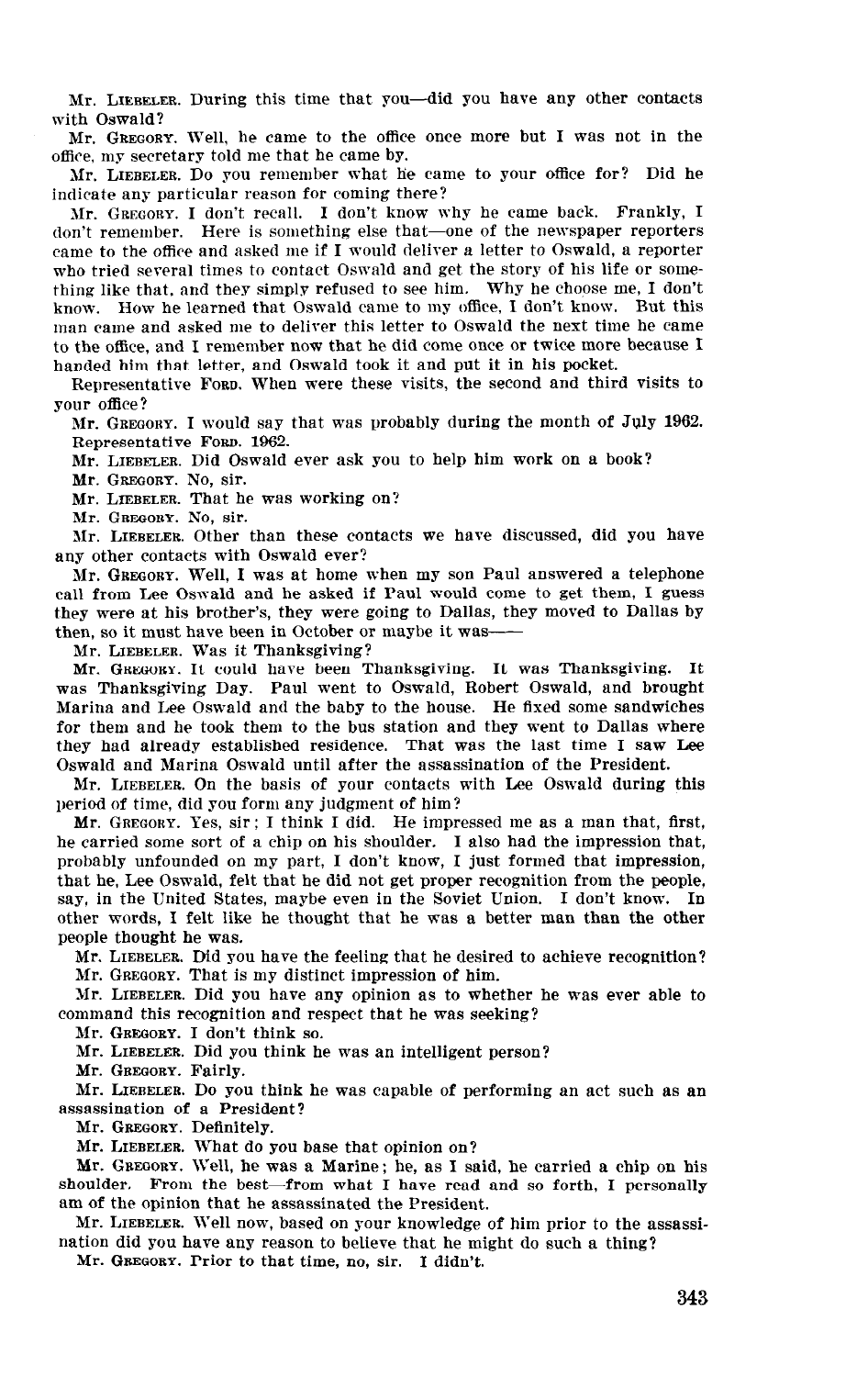Mr. LIEBELER. You didn't regard him as a dangerous individual or something of that sort, did you?

Mr. GREGORY. Well, I thought he was-1 did not think he was an unbalanced person or crazy person or anything like that. I would say he was sort of, I would say I thought he was sort of a peculiar person but I never thought he would do an act like that.

Mr. LIEBELER. Did you ever make the acquaintance of the mother

Mr. GREGORY. Yes.

Mr. LIEBELER. Would you tell us about that?

Mr. GREGORY. Yes. As I mentioned earlier, I teach Russian once a week at the library. We started a new series of lessons on November 12, 1963, and in my class there was a lady by the name of Marguerite Oswald. Frankly, I never connected her with Lee Oswald. Oswald was just a name to me, and I did not learn about it until the day of the assassination. Or the next day, the next day, that she was his mother.

Mr. LIEBELER. Did Mrs. Oswald call you on the telephone at any time after the assassination?

Mr. GREGORY. Yes. She called me-

Mr. LIEBELER. Tell us about it?

Mr. GREGORY. Sunday morning, November 24, about 7 o'clock in the morning, from Dallas.

Representative FORD. This is the mother called?

Mr. GREGORY. The mother. Sunday morning about 7 o'clock in the morning, and she said, I still remember, she said, "Mr. Gregory, I need your help. The reporters, the news media were badgering me." I think that is the word she used. She said, "I wonder if some of your friends or you could provide a place for me to hide from them." And it sounded like she was crying on the telephone, although I think that woman is not taken to crying.

So I told her-she did not want to identify herself when she called me first. J asked her, I said, "Who are you?" And she said, "I would rather not tell you who I am but I shall identify myself by saying I am one of the students in the Russian class in the library." Of course, I knew it was Mrs. Oswald. In fact, I guessed who she was before she even tried to identify herself. So I told her, I said, "Now, I will tell you what I will do, Mrs. Oswald, you stay where you are and I will promise to you that I will come to see you sometime today." Of course, I knew where she was because the Secret Service told me where they had her before.  $\mathbf{F}$  and the Secret Secret Secret Secret Service contact Service contact service contact of  $\mathbf{F}$ 

Mi. Clebecer, Inc.<br>Mr. Geboore, V

Mr. GREGORY. Yes.<br>Mr. LIEBELER. On Saturday?

Mr. GREGORY. Yes.

 $M<sub>L</sub>$  Liebeler. It as fact the set of the set of the asked you to come and translate and translate and translate and translate and translate and translate and translate and translate and translate and translate and tr interview with Marina Oswald. interview with Marina Oswald?<br>Mr. GREGORY. That is correct.

Mr. GREGORY. THAT IS COTTECT.

Mr. LIEBELER. But you

Mr. GREGORY. No. sir.

Mr. LIEBELER. Did you see Lee Oswald that day?

Mr. GREGORY. No. I did not see him.

Mr. LIEBELER. Did you later on Sunday go to see Mrs. Marguerite Oswald?

Mr. GREGORY. Yes. As soon as I hung up the phone, I was talking to Marguerite Oswald, I called the U.S. Secret Service and reported this call, of course, and an agent, I called Agent Howard, who lives just north of Fort Worth, and he said, "Well, that is fine, we will find a hiding place for her, for Marguerite and Marina Oswald and the babies," and he suggested he come by my house in a matter of 45 minutes or an hour and we will go to Dallas and then proceed from there. And that is what we did then. We went to Dallas.

Mr. LIEBELER. You went to the Executive Inn where Marina and Mrs. Oswald Were staying at that time, is that right?

Mr. GREGORY. Yes, sir; we went to the Executive Inn, and on the way we stopped en route on the turnpike, where the agents arranged a rendezvous with Robert Oswald and other agents, and we went to the Executive Inn in Dallas by the airport, and Robert and I went in and we told the women to pack up, that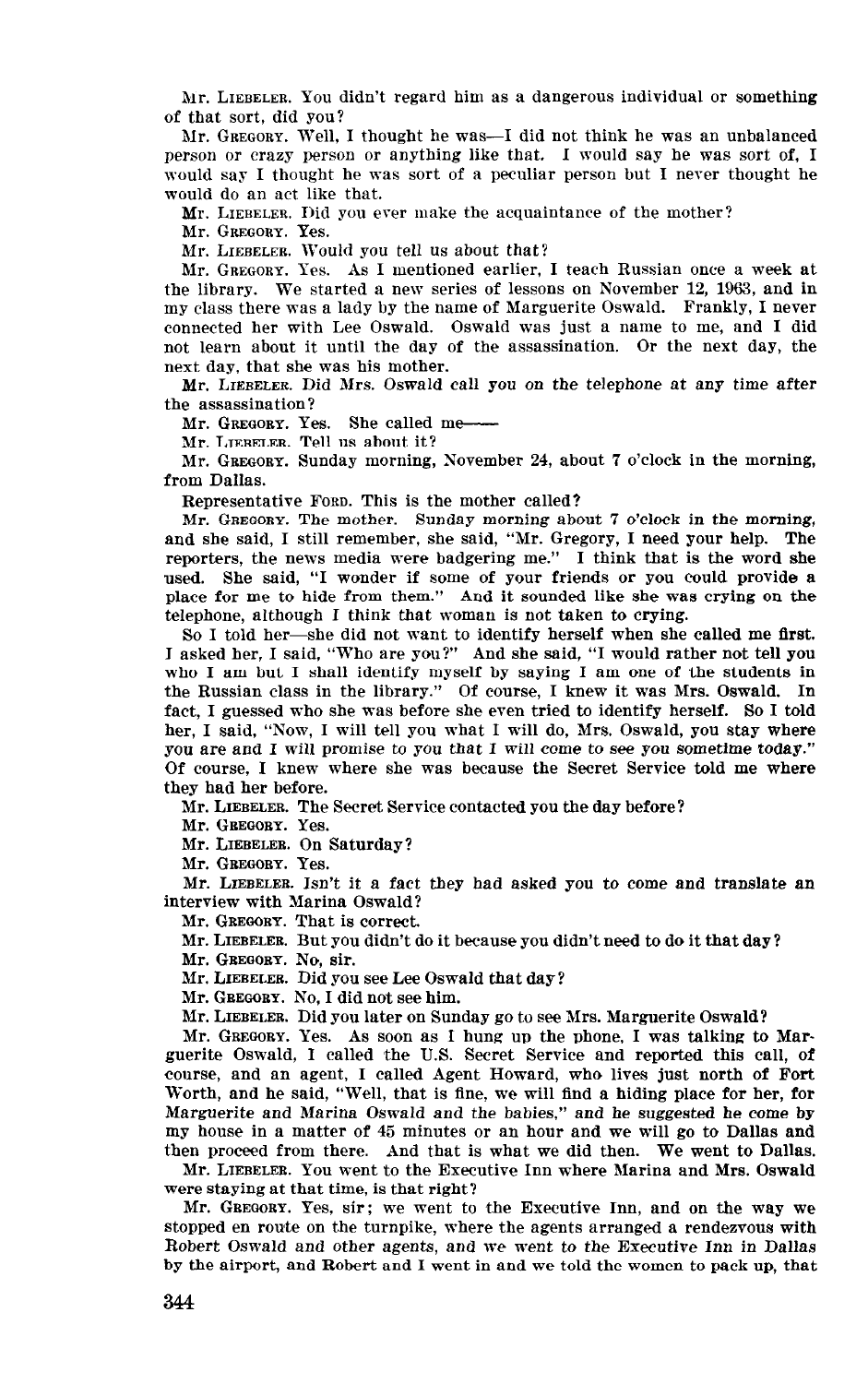we were going to take them to, Robert told them we were going to take them to, the farm of his wife's parents, north of Fort Worth.

Mr. LIEBELER. But Mrs. Oswald objected to that?

Mr. GREOORY. Yes, she objected, she said she didn't want to go there. But I told her that she bothered me to come, to call me at the house to provide a place for her and here I am. and if she doesn't like it then I am just through with her.

Mr. LIEBELER. You told her that?

Mr. GEEQOBY. So she packed up and we got with the agents in two or three cars, two cars, and we started toward that farm of Robert Oswald's parents. But en route we detoured because Marguerite Oswald mentioned the fact that the two little babies were all wet, and that there were no diaper chang- for them, that Xarina and she had no change of dresses. and so forth, and she insisted that we go by Irving where Marina lived with Ruth Paine.

Mr. LIEBELER. Then you went and obtained some materials for the babies there?

Mr. GREGORY. Well, we didn't go to the house because we got the report that Lee Oswald was shot. You see, that all happened Sunday morning, it was 11 o'clock in the morning, we were driving from Dallas to Irving and we got this report that Lee was shot, and the police advised us not to go to the house because there was a mob, so we went to the Chief of Police of Irving, to his residence. Marina telephoned Ruth Paine from there to gather these things for the babies and a change of dress for her and some money and so forth.

Mr. LIEBELEB. You went from there, then, to Parkland Hospital where some events occurred and then you came back to the Inn of the Six Flags?

Mr. GREGORY. That is correct.

Mr. LIEBELEB. I want to ask you about something that might have happened or happened at the Inn of the Six Flags.

There has been a newspaper report, and Mrs. Marguerite Oswald has said that on Saturday night an FBI agent came to the Executive Inn and showed her a picture of a man who she claims to be Jack Ruby. Have you seen newspaper reports to that effect?

Mr. GBEGOBY. Yes, I have seen reports to that effect.

Mr. LIEBELER. Now, Mrs. Oswald says, also, that while at the Inn of the Six Flags she observed a newspaper that had Jack Ruby's picture in it and exclaimed in the presence of other people that that was the same picture as the FBI had showed her, that is what she says. Did you ever hear her say anything like that ?

Mr. GREGORY. No, sir ; not to my recollection. Mr. GARGARY NO, EXT, HOU PO HIJ TUCHTURGH,

Mr. LIEBELER. She never did anything like that in your presence?<br>Mr. Gregory. No, sir.

Mr. LIESELER. After you met Mrs. Oswald, Marguerite Oswald, and had a chance the throughout that further you have you have you have not been chance to observe her, did that further your judgment of Lee Harvey Oswald in any way? Mr. GREGORY. Yes, sir. I felt that a lot of his, many of his, peculiarities,

part onested to by the international control of his possibly were brought on by the influence of his mother.

To me, she impressed me as being not necessarily rational. She is quite clever, but she certainly is most peculiar. She demands public attention, she wants to be the center of attention. As, for example, standing there in the middle of the room at the motel of that Six Flags, standing in the middle of the room saying "I want to make a statement," and she made those statements throughout the frequent intervals and always she would precede the statement by saying, "I want to make a statement. I feel that my son can't be buried anywhere but at the Arlington National Cemetery."

Mr. LIEBELER. And you detected similarities between Mrs. Oswald and Lee?

Mr. GREGORY. Yes: I felt they both craved public recognition or to be craving attention or publicity or whatever you wish to call it.

Mr. LIEBELER. In our conversation last evening about your testimony, I asked you about Mrs Ruth Paine, and you told me that Mrs. Ruth Paine had come to visit you at a time subsequent to the assassination.

Mr. GREGORY. No, sir; she never did. Ruth Paine?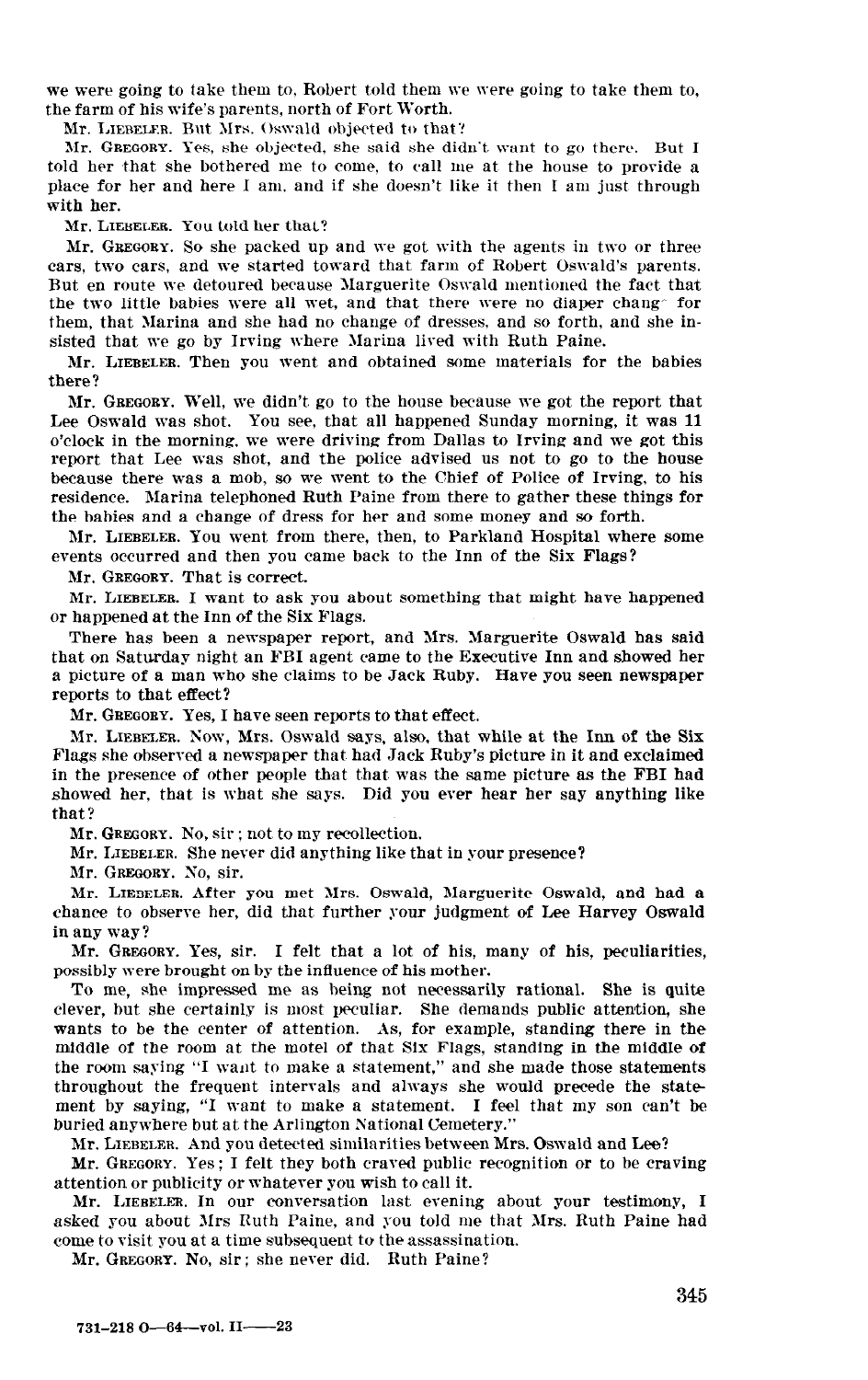Mr. LIEBELER. Yes.

Mr. GREGORY. No. She called me on the phone once.

Mr. LIEBELEX. Called on the telephone?

Mr. GREGORY. Yes. But I have never met her.

Mr. LIERELER. What was the conversation between you and her?

Mr. GREGORY. She asked me if I would tutor her in writing letters in Russian. If I remember, she mentioned that she either was going to write to the Soviet Embassy or Soviet Union, something like that, but I told her I was just too busy, I have no time for that. In fact, I didn't want to have anything to do with that sort of-I didn't want to write letters to the Soviet Union or to the Embassy or anybody else.

Representative FORD. How long have you taught Russian, Mr. Gregory?

Mr. GREGORY. In the library?

Representative FORD. Yes.

Mr. GREGORY. For approximately 3 or 4 years from 10 to 20 weeks a year.

Representative FORD. Have you taught Russian in any other area or capacity?

Mr. GREGORY. Yes, sir; I taught Russian a couple of years ago, not more than 2 years ago, at Carswell Air Force Base at Fort Worth, where I had a class of officers and men in the Russian language. With the result that two out of my class passed the Russian examination, and the rest flunked.

Representative FORD. How long would you estimate it would normally take for a person of average intelligence to learn to speak and write Russian as fluently as Oswald did?

Mr. GREGORY. If he lived in this country or in that country? That would make a lot of difference.

Representative FORD. Well, let's take this country first.

Mr. GREGORY. This country. That would depend again on the effort put out by the particular individual. If he were in earnest I would think he could do it in about 4 years.

Representative FORD. That is an ordinary person living in the United States?

Mr. GREGORY. Living in the United States.

Representative Forp. Who made-

Mr. GREGOBY. Going to study Russian, say at the university, normal load, maybe 4 hours a week, plus homework, it would take about 4 years.

If he lived in the country-

Representative FORD. In the Soviet Union?

 $M_{\rm F}$  and  $M_{\rm H}$  in the Soviet Union, he probably condition,  $\theta = 2$  $R_{\rm R}$ . Oswobst. In the soviet Official deprocasily count no fit in 2 of 5 years.

Representative FORD. Did Oswald tell you when he first visited you that he had learned to speak Russian, where?

Mr. GREGORY. In the Soviet Union.

 $R_{\rm R}$ . Gregorian He sover gave  $\alpha$  indication here  $\alpha$ nepresentative roke, he never gave studied prior to going to the Soviet Union?<br>Mr. GREGORY. No. sir.

Mr. LIEBELER. I have about one or two more questions.  $\overline{M}$ . The selection at any time with Marina Oswald the conversation that a selection that a selection that any  $\overline{M}$ 

had you discuss at any time with Mari had with Lee Oswald after the assassination?

Mr. GREGORY. Would you mind to state that again?<br>Mr. LIEBELER. Yes.

Marina Oswald spoke with Lee after the assassination, when he was in the was in the was in the was in the was i

jail. Mr. GREGORY. Yes, sir.

Mr. GREGORY. Yes, sir.

Mr. LIEBELER. Did she tell you about that?

Mr. GREGORY. Well, I don't remember whether it was Marina or whether it was Marguerite Oswald. I don't remember now; they did go to see him in the jail in the city of Dallas, and it must have been Marguerite because she was bragging what a wonderful son he is because he looked at the little girl, June, she is 2 years old, and he said. "You have got to buy her a new pair of shoes," I remember that. It must have been Marguerite because she used that as an illustration of what a wonderful boy he was.

Mr. LIEBELER. Other than that, you have no information as to what transpired at that time, happened at that time?